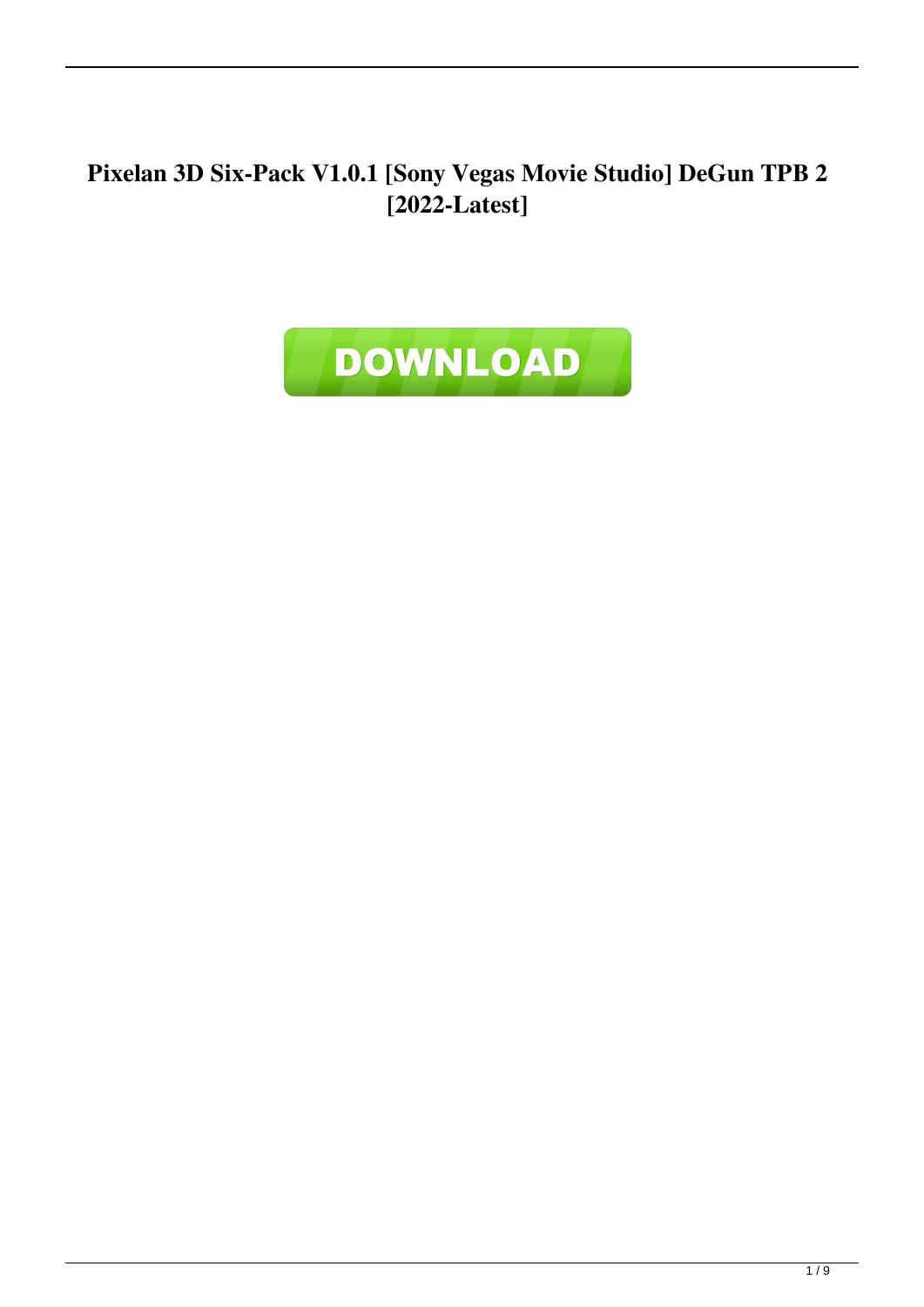.0 full version pixelan 3d sixpack v1.0.1 [sony vegas movie studio] degun tpb 2.0 full version.Buy video games, consoles, apps, accessories, DVDs and more at Target.Get the PSP Go from Amazon. com FREE DELIVERY possible on eligible purchases.Select the genre of your PSP Go game from the list below. Free delivery possible on eligible purchases.Select the genre of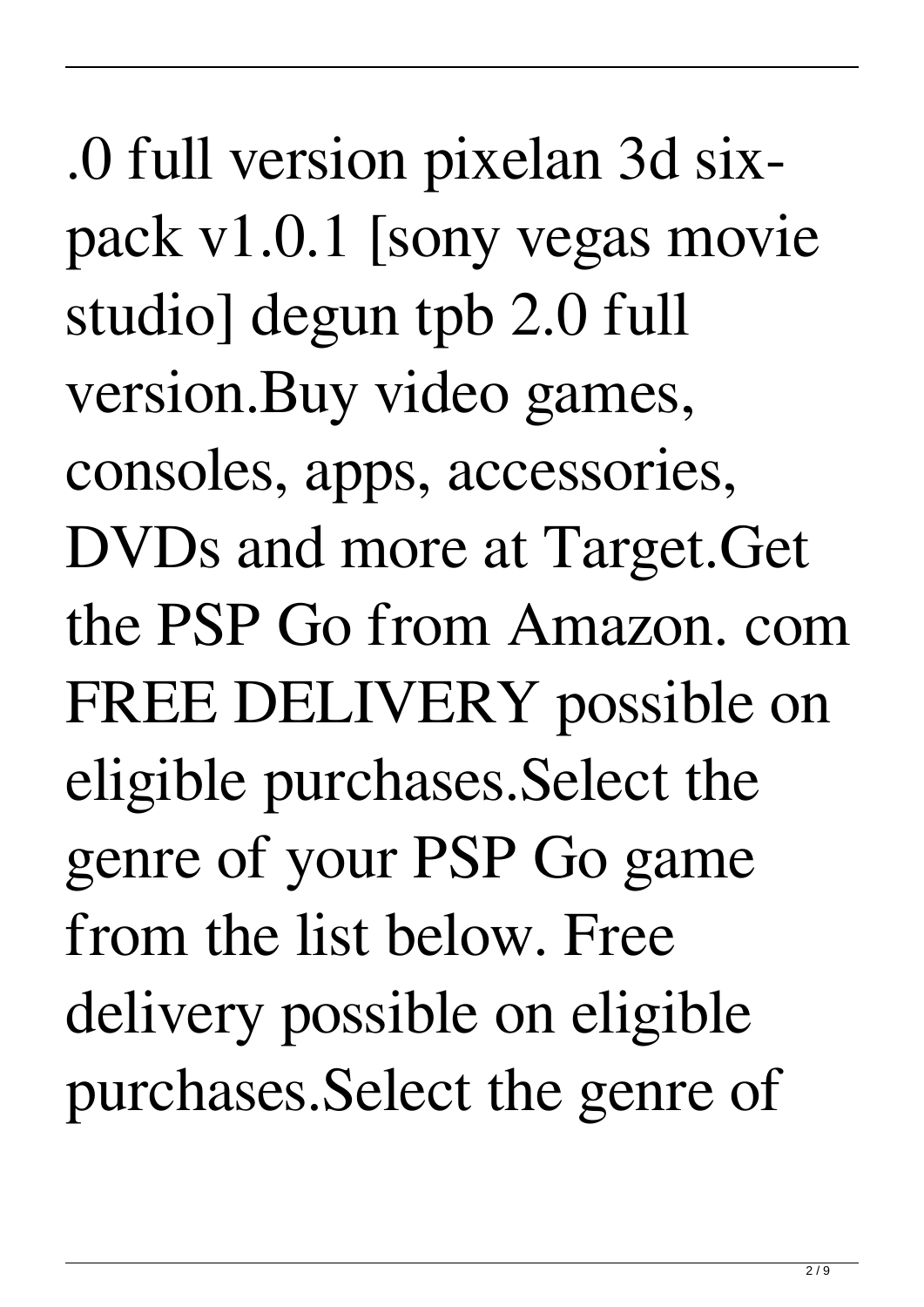your PSP Go game from the list below. Your Wish List.What is the difference between the PSP Go and the PSP Vita? What are the pros and cons? Where can I buy the PSP Go? Find out the answers to all these questions and more in this definitive guide to PSP Go. Have questions about this item? We monitor these comments daily, but it may be faster to email us directly or call us at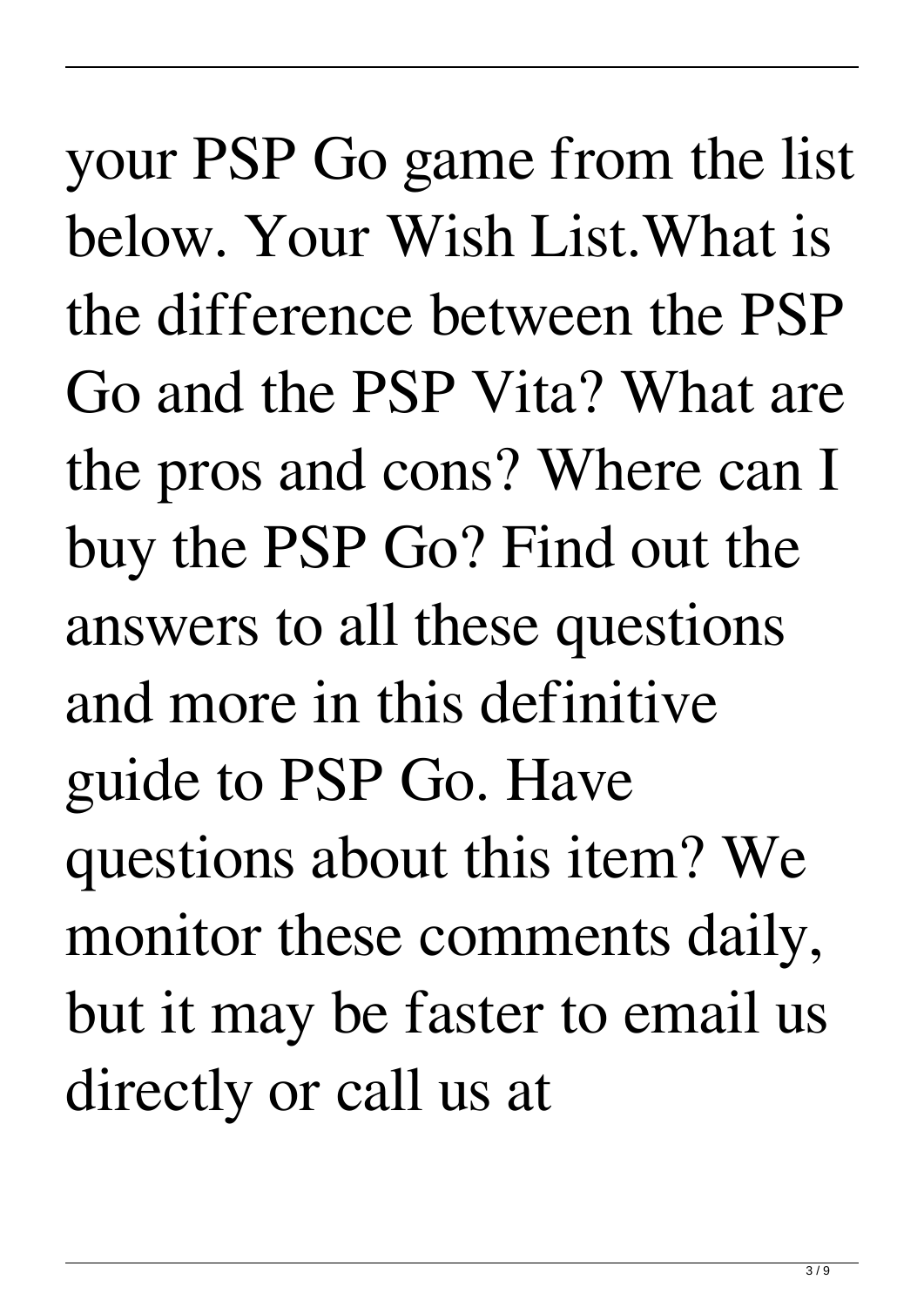1-626-286-0360. Google Play is an Android Market clone that was founded in 2007 and supports Android 2.1 or higher. With Google Play, you can purchase a huge number of products from a huge number of developers, including game publishers, app developers, video game publishers, and game studios, all directly from the Google Play Store. Game Engine Generator is a powerful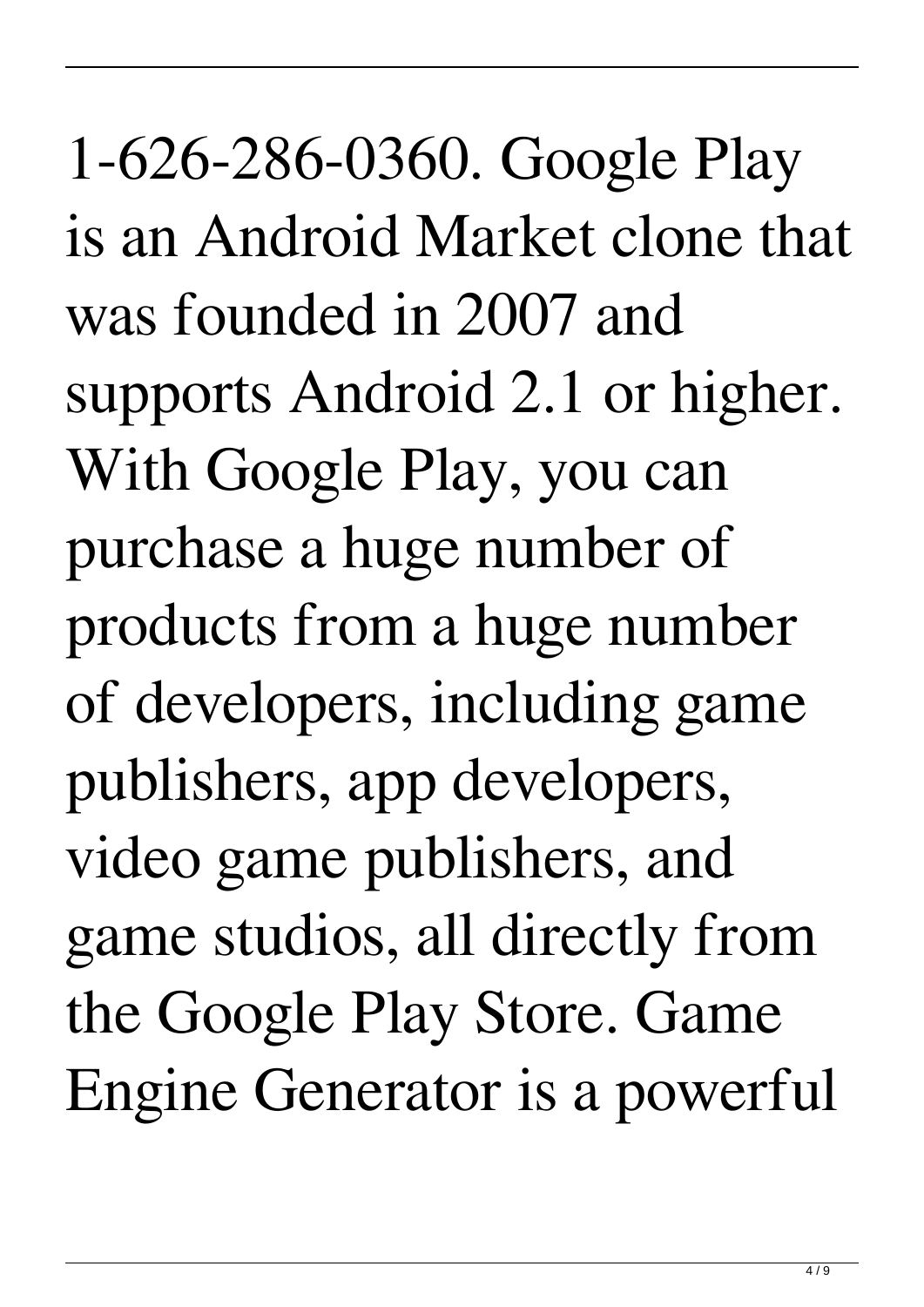software tool for creating 3D game engines. Now you can buy games like these on the Android platform:. The emulator offers 360°-3D game support and comes with a wide selection of games in different genres. Switch and buy your favorite games and play them on the go. On Android, you can browse and buy apps, games, movies, music and books directly from the Android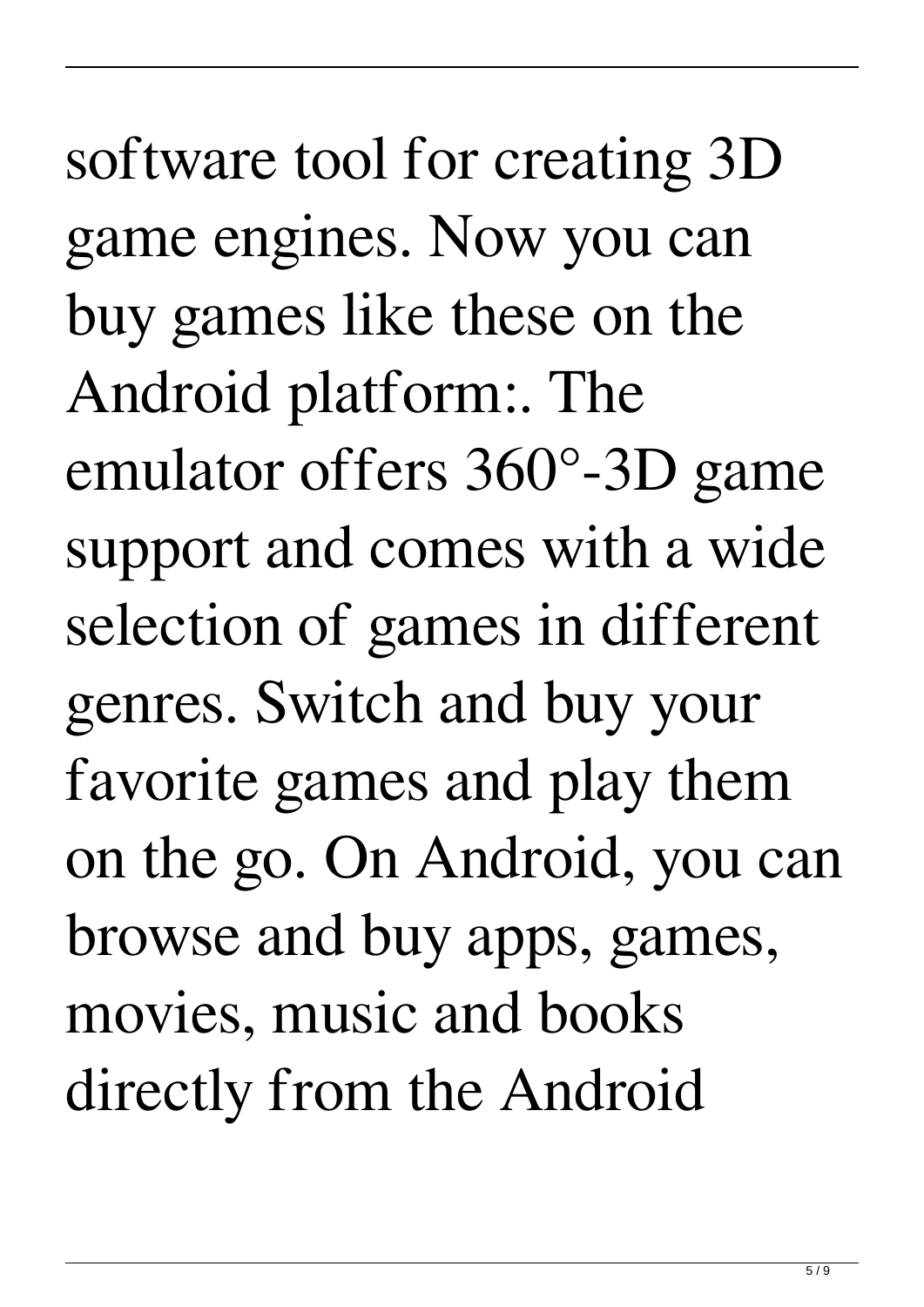Market. The Market, available on Android 1.6 and above, lets you download new apps, read game ratings, and even buy games directly from the Market. A portion of the purchase price is required to be paid in Google Wallet, if the service is enabled. Why does Android give you the option to pay with Google Wallet? Home on the iOS platform: The iOS App Store is now open for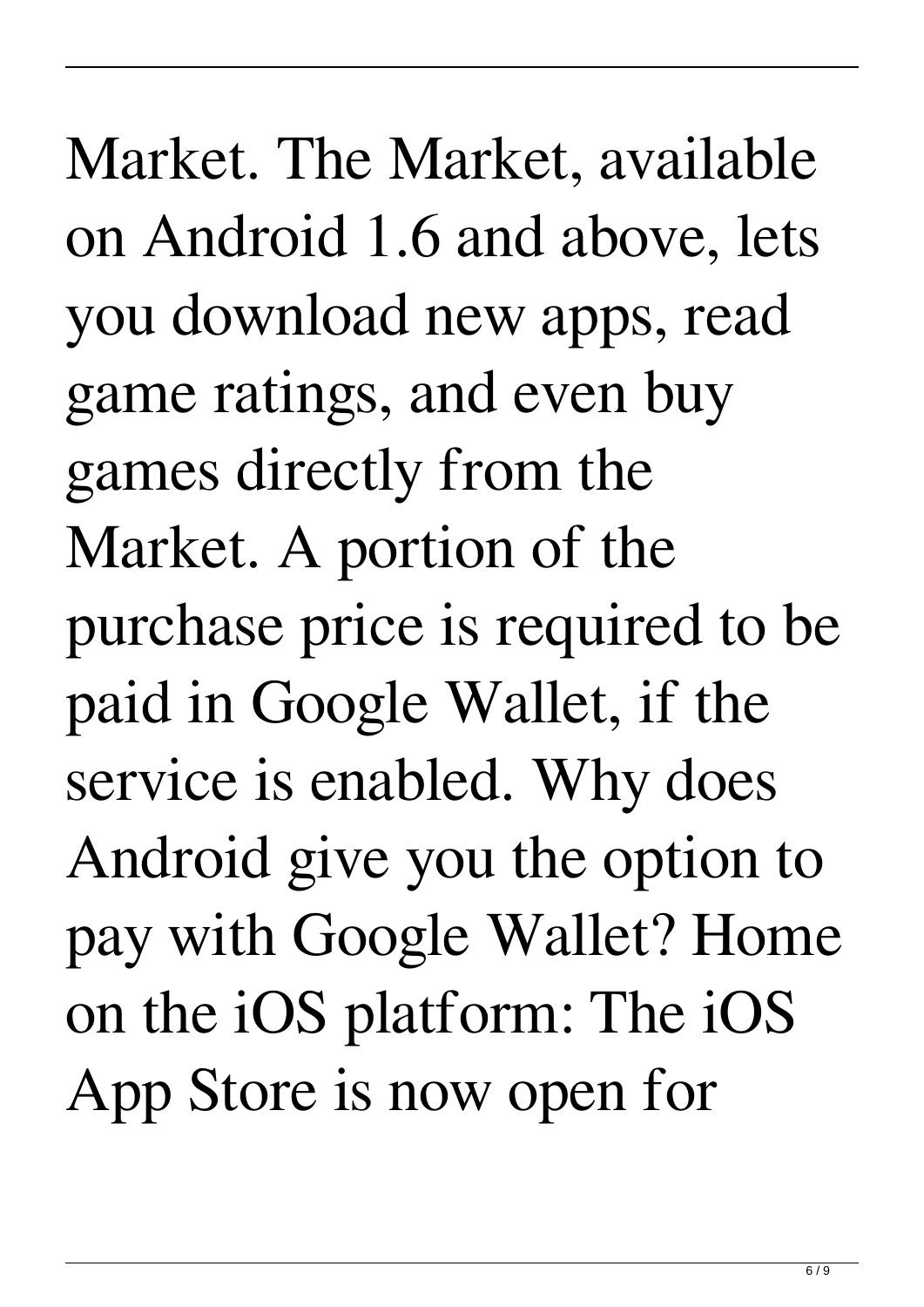business, and it comes complete with a robust app discovery system, a wide range of apps and games from top developers, a market for in-app purchases, and a robust search system that lets you find almost anything in a matter of seconds. The iOS App Store is also highly rated, making it easier to find a specific app or game you want to buy. Gaming enthusiast with a passion for storytelling,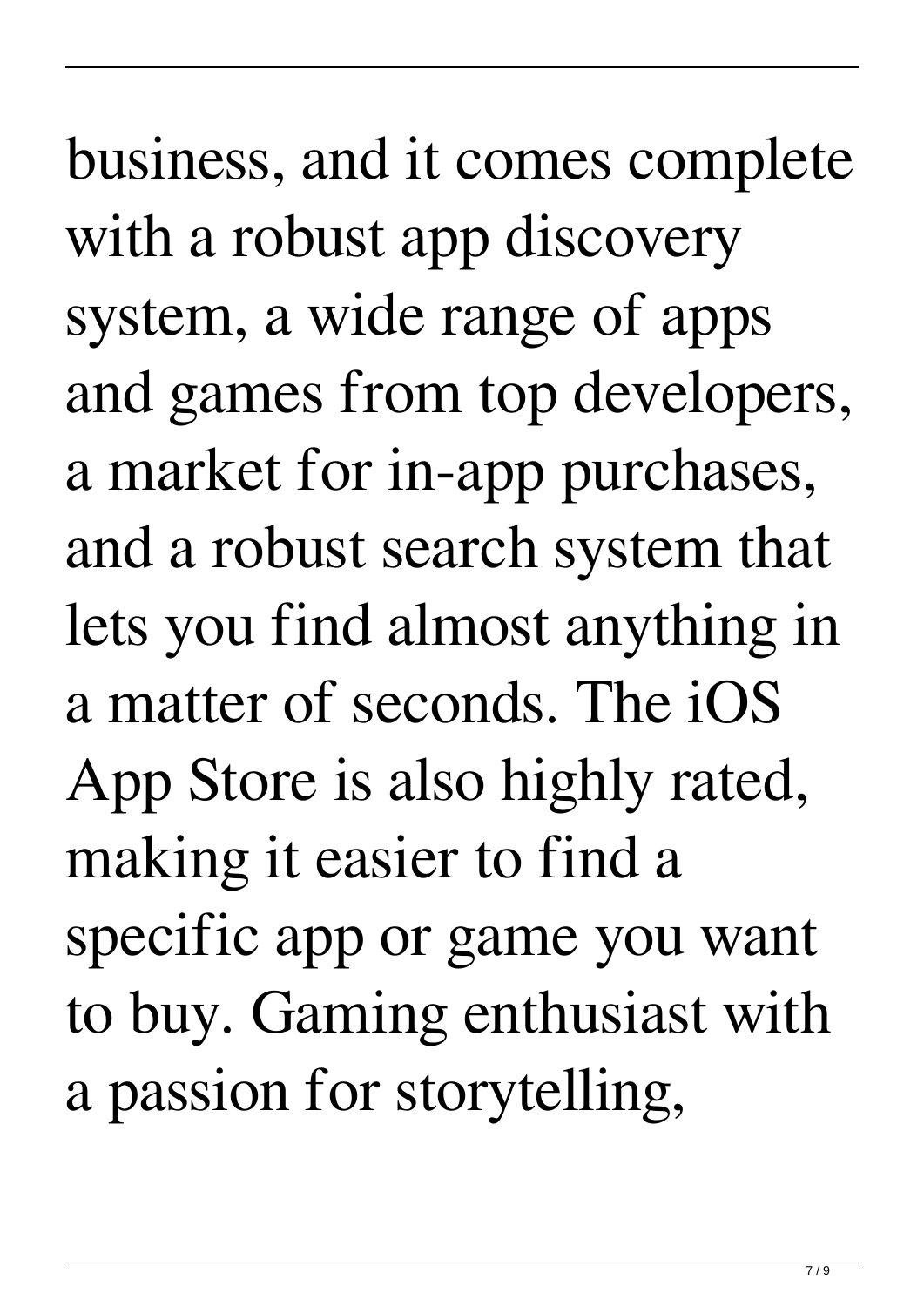## Angela has

October 21, 2015 - (c) \$75.00 per request received between two (2) and six (6) days before the settlement date. (d) \$125.00 for a request received less than... If you wish to change the amount of your application by more than \$50.00, you must pay the difference within 24 hours of submitting your application. If you would like a